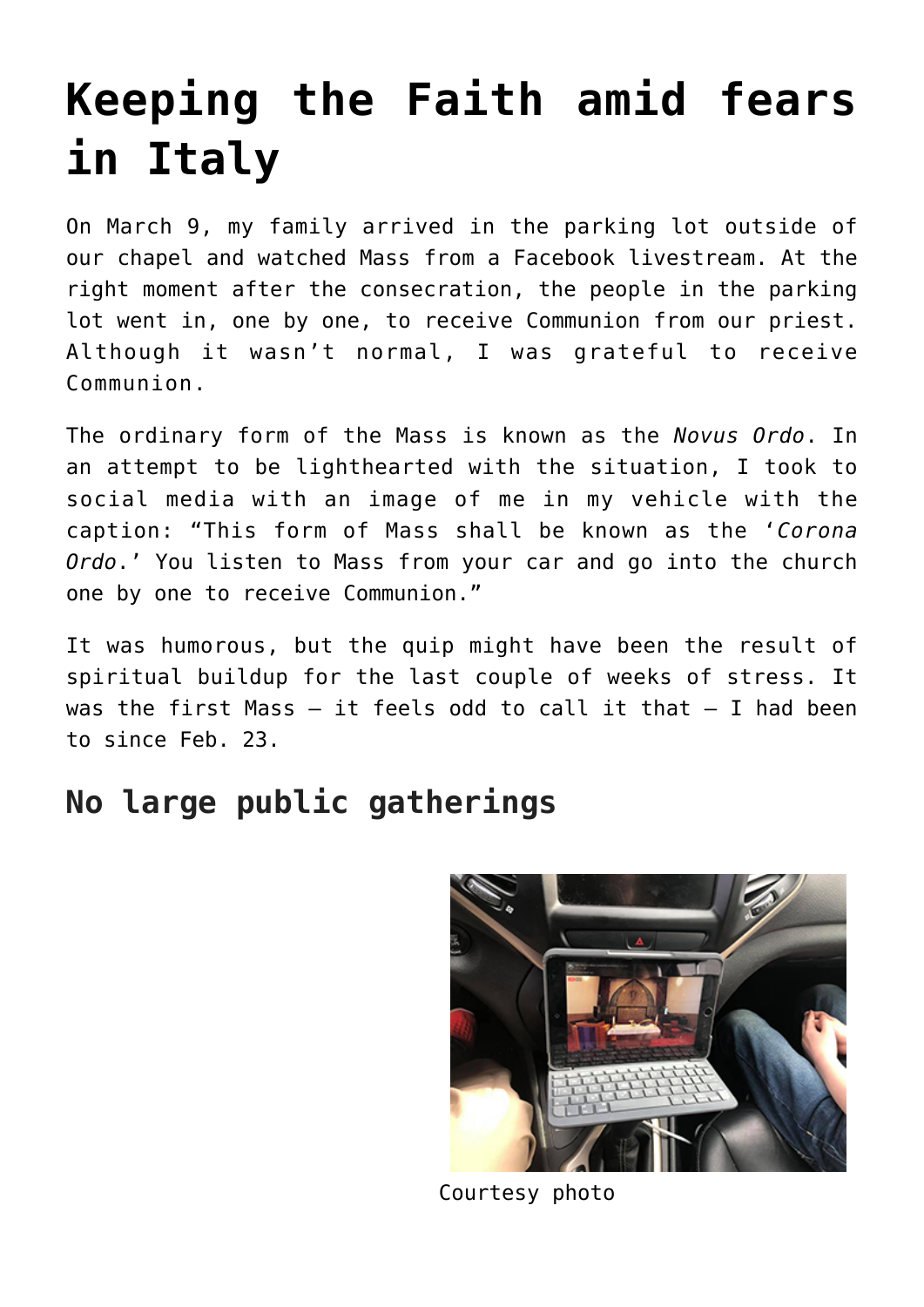On that day, the political leaders of Italy made a decision to close down places of large public gathering, to include places of worship in response to the recent outbreak of the novel coronavirus. The information moved by the hour, and suddenly, in the first week of Lent, we had no daily Mass, no Ash Wednesday Mass and no Mass the following Sunday. And we knew this situation was the new norm.

#### *Want more coverage on coronavirus from a perspective of faith? [Sign up](https://reply.osv.com/covid-19) for our daily newsletter.*

Geographically, my family is situated in northern Italy, in the middle of the Veneto region. This puts us right in the center of the coronavirus risk area. Day by day, the news has turned from bad to worse. Only three weeks ago, the virus was generally contained in China, Iran and South Korea. Quickly it went from confirmed cases to three deaths. The next day, seven deaths, after that, 12, then 20. All of a sudden, we are over 13,000 cases and close to 900 deaths. Needless to say, the issue is severe and has caused a high level of caution.

# **Situations of elevated stress**

So how have I reacted? I'm deeply grateful for the life experiences that continue to prepare me for situations of elevated stress. I was present for Hurricane Katrina when I was in the Air Force and elected to stick around to aid in the cleanup mission for months following the destruction. I was awarded the Humanitarian Service medal for that distant part of my life. Later, I would respond to flooding on the Missouri River with the Army Corps of Engineers in multiple years throughout the last decade, memorably the events of severe flooding in 2011. I've also been deployed to the Middle East in support of Operation Enduring Freedom and Operation Inherent Resolve.

Few moments have the sheer authority to make you sober as mortar attacks on the walk to dinner, the intensity of a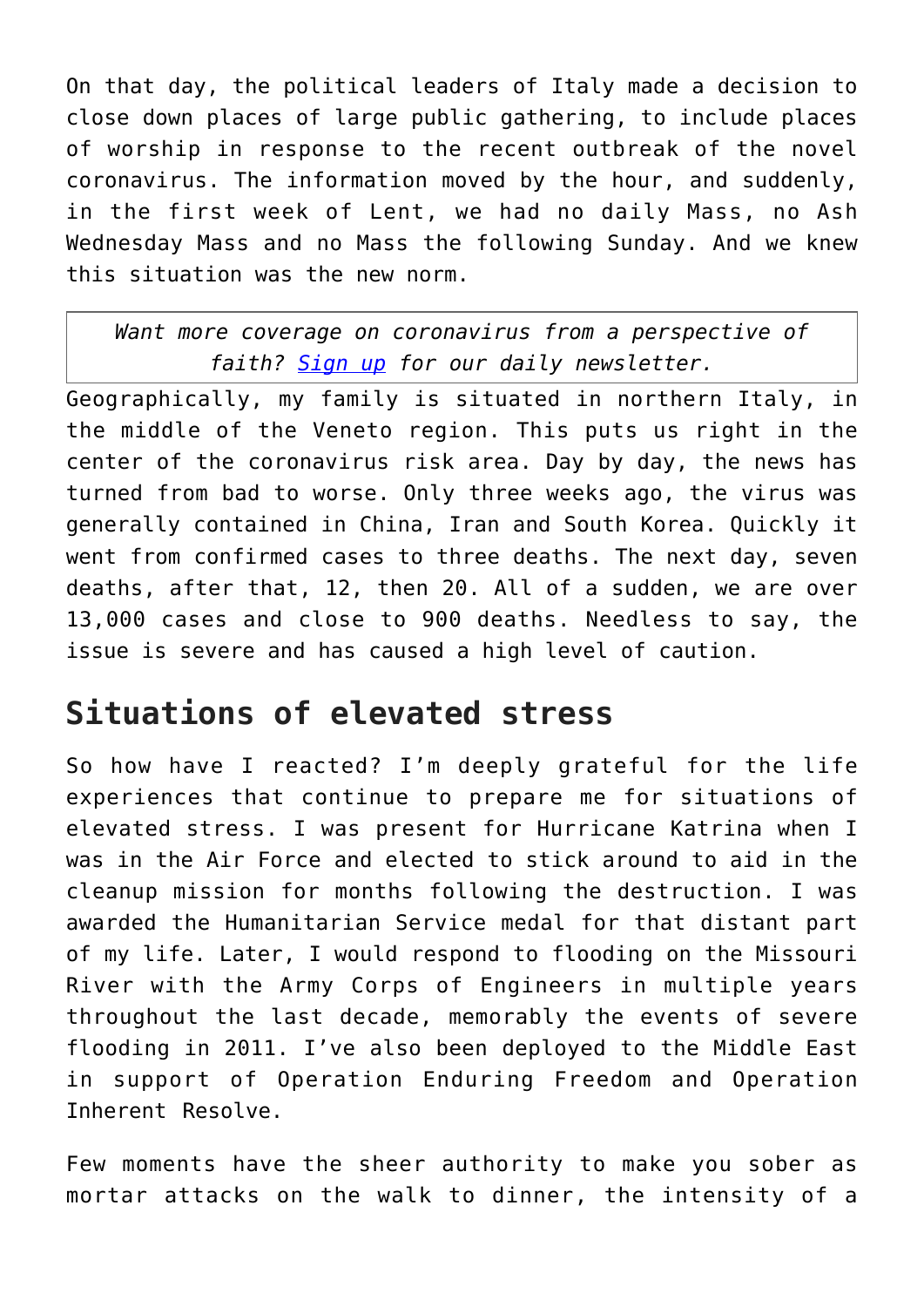series of rocket attacks or the occasional suicide bomber. After some time, it's sad to say, these events and the appropriate reaction become familiar — and then normal. Whether a quick rendezvous at this dam to execute a contract that will prevent that city from flooding, or hearing a single note from a siren and rapidly dodging to the ground, I have developed the ability to react sensibly well in a crisis. But you don't need to be a first responder or a soldier to make a sound judgment.

Every crisis is new. But every crisis is also the same. There are a few constant challenges: lack of information, crudely defined problems, and the requirement to react properly and quickly. For most moments of crisis, there is no manual. There is only experience, judgment and will. We can take all of our training, but that is there to give us a framework, not the solutions. In times of crisis, the survivors are the ones who can assimilate this crude information and react. Perhaps right now, survival is a strong word, but I think Catholics around the world can take a moment or two to ponder the situation, analyze the facts and choose a rational and reasonable response.

### **Catholic skill set**

The Catholic faith, I feel, provides me with a superior skill set of experience, judgment and will in the midst of our recent coronavirus crisis.

When I first read the news of the decision to close the local churches for Mass as a precaution to preventing spillover, I immediately thought of the example of St. Charles Borromeo. "The Life of St. Charles Borromeo," written by John Peter Giussano, details the various occasions when St. Charles indeed closed churches from the public. For example, he closed St. Bartholomew's when the people of Milan would no longer celebrate the festival as a Catholic feast but as a public affair. Does that seem like a headline people might balk at?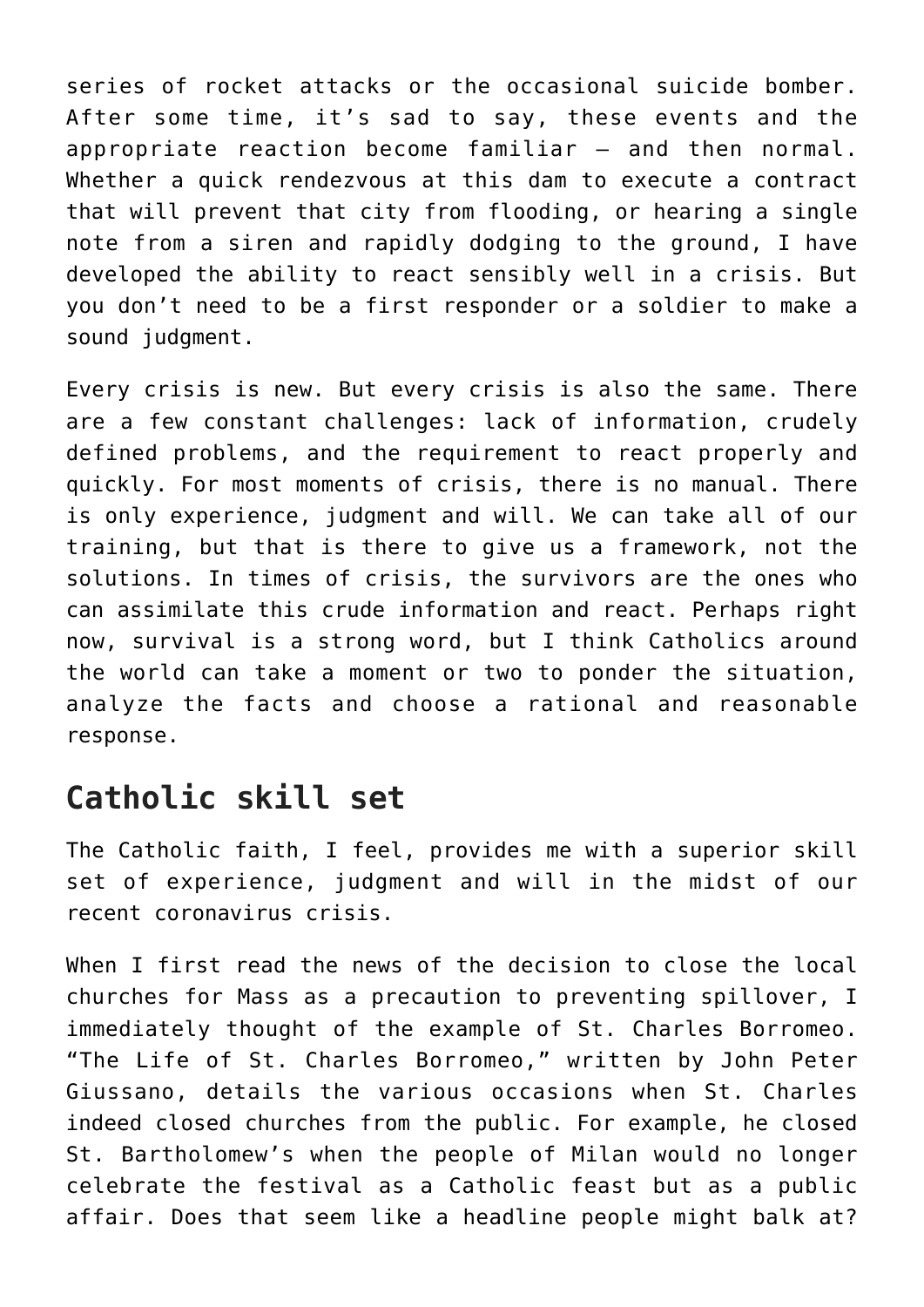So when the plague visited Milan in 1576, he didn't hesitate to close churches for public health and safety until zones could be cleared of the epidemic, and he could one by one reopen the churches for public worship. And this was during Christmas. His biographer spares no space to detail the heaviness of this decision and how he argued as much as he could to close the quarantines as soon as possible for the spiritual welfare of his flock. But this didn't mean Masses were not happening — that is a priest's daily obligation. It also did not mean the Eucharist was not administered — hosts were delivered as often and as widely as possible.

My reaction also must be balanced when I consider the remarks of friends and pundits online, saying the suspension of Masses is a travesty and that the Eucharist is a supernatural defense against disease. No part of the Church's teaching on the substance of the Eucharist says that the species provide protection against ailment and illnesses. St. Thomas provides sound judgment: "If it be discovered that the wine has been poisoned, the priest should neither receive it nor administer it to others on any account, lest the life-giving chalice become one of death" (*Summa*, III, 83, iii, Article 6).

### **Decision-makers**

It's stunning also when I read of the callous attacks on the clergy, referring to them as cowards and wimps for suspending Mass, contrasting them with the bravery of the early Church and martyrs. When, in fact, the earliest Christians were driven to have secret Masses in their homes for decades or would use the tombs of the deceased as altars in the catacombs outside the city walls. They, too, understood the responsibility of staying alive and keeping the faithful safe. The same has happened in other generations. Read Francois Trochu's "The Cure D'Ars" on St. John Vianney, and there are numerous cases of brave, outlawed priests who hid for years in order to minister to the faithful. Or the priests of Toulouse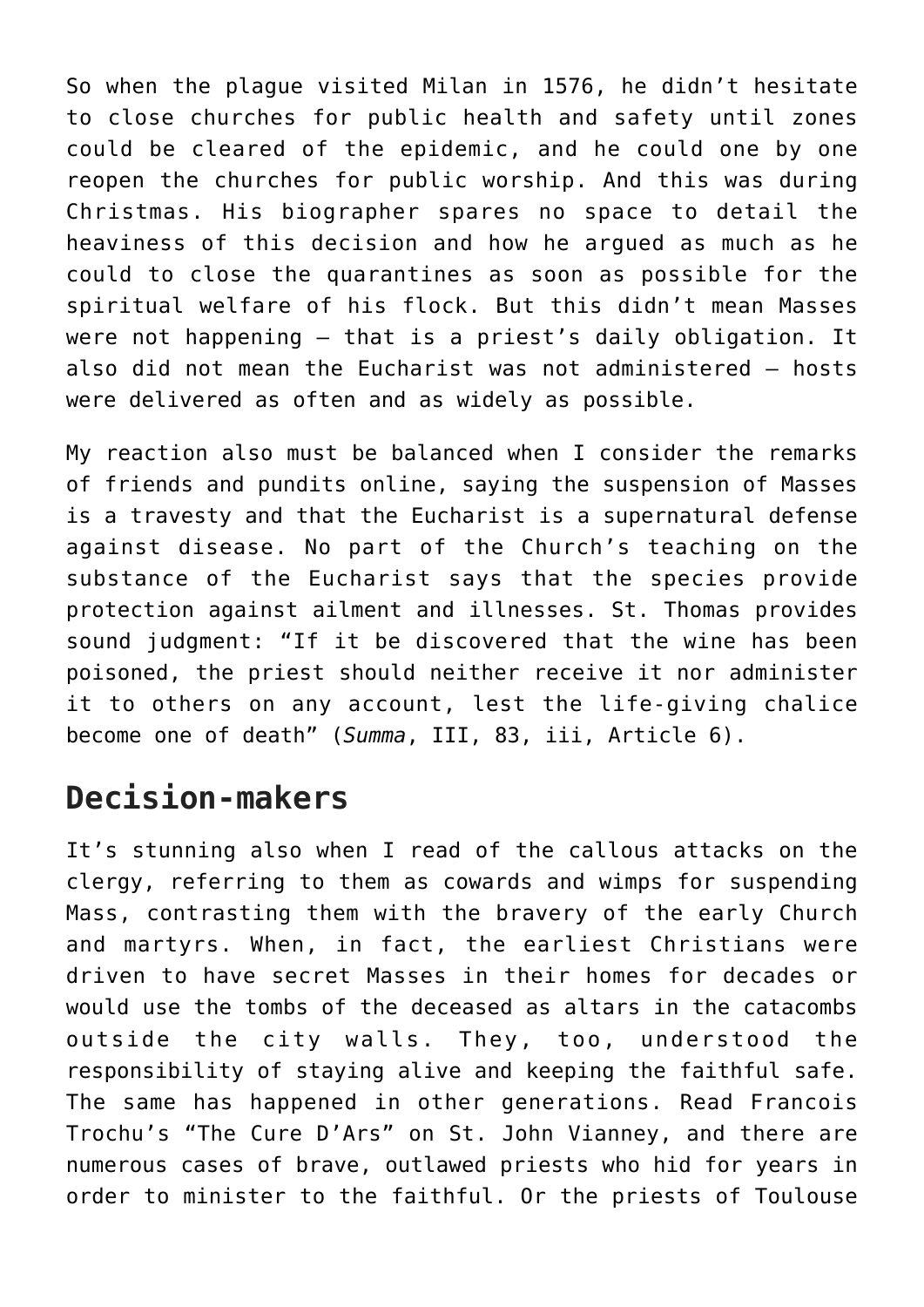and Carcassonne (France) in the Middle Ages who chose to close their churches and serve underground as to avoid martyrdom at the hands of the Albigensians so that they may keep hope alive for the faithful of the region. Examples of secret Masses and closed Church doors fill our history books.

And what about these priests and bishops who make these decisions? What heartbreak I imagine they must endure. What a martyrdom of its own kind to not administer the sacraments as fully and as gloriously as they deserve. Our clergy facing these decisions deserve our deepest respect and most fervent prayers.

Finally, our Church has a wonderful magisterium on the will. We know that the supreme law is the law of charity, of love. This means that above all matters, love must triumph. And there's a simple word picture that raises this idea to life. Imagine you are walking to Mass and in your immediate sight boom — two cars collide in a perilous crash. There are obvious injuries. Are you compelled to go to help them, or to go to Mass? I think you know the answer: Love must triumph.

## **Containment and cooperation**

It may be an imperfect analogy, but it fits our current situation because it emphasizes the most singular example of the dilemma between going to Mass and aiding others. I do not believe that the coronavirus is a matter of alarmism or cowardice: For a significant portion of our population, it is a matter of survival, and for medical professionals, it is a matter of allowing them to do their job. For the rest of us, it is a matter of containment and cooperation.

I've been willing to cooperate. Most of the community in this affected region have, as well. My post about the *Corona Ordo* was for humor, but also for people to see what we are dealing with. And here's the point: We're dealing! We're not moping, and nobody is fighting. We're taking the situation God has